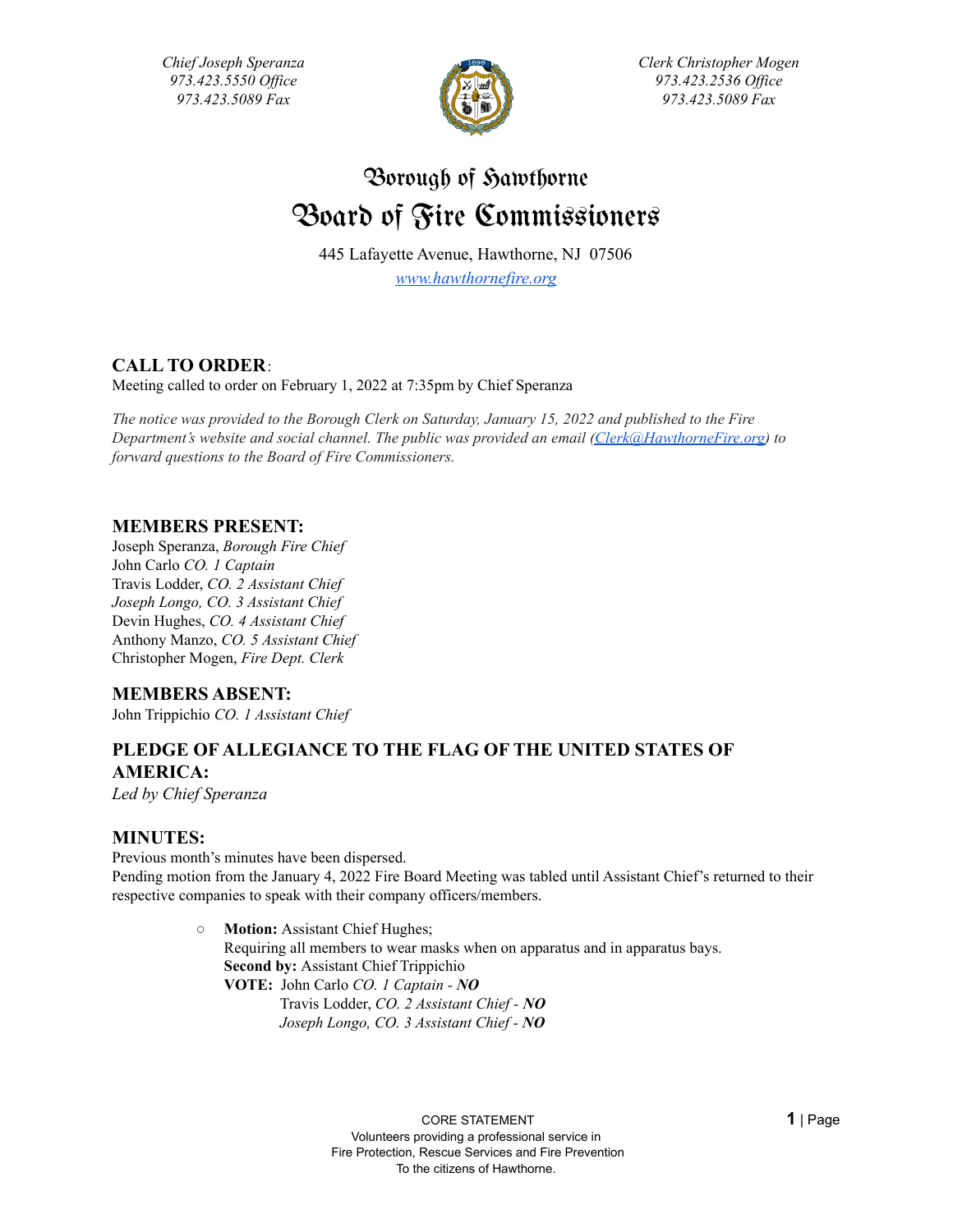Devin Hughes, *CO. 4 Assistant Chief - NO* Anthony Manzo, *CO. 5 Assistant Chief - NO*

*○ The motion that would require all members to wear masks when on apparatus and in apparatus bays. - MOTION WAS REJECTED -*

**Motion to dispersed the minutes:** Devin Hughes, *CO. 4 Assistant Chief* **Second:** Joseph Longo *CO. 3 Assistant Chief* **Approved:** John Carlo *CO. 1 Captain* Travis Lodder, *CO. 2 Assistant Chief* Joseph Longo *CO. 3 Assistant Chief* Devin Hughes, *CO. 4 Assistant Chief* Anthony Manzo, *CO. 5 Assistant Chief*

#### **DEPARTMENT MOTION***;*

**Motion:** Assistant Chief Hughes;

Highly requested that all members wear masks/face coverings when on apparatus and in apparatus bays. Wearing masks/face coverings are required at all active alarm calls that include entering the resident's home or business and that N95 masks are required at all MVAs and Code 100 incidents.

**Second by:** Joseph Longo *CO. 3 Assistant Chief*

**VOTE:** John Carlo *CO. 1 Captain - YES*

Travis Lodder, *CO. 2 Assistant Chief - YES Joseph Longo, CO. 3 Assistant Chief - YES* Devin Hughes, *CO. 4 Assistant Chief - YES* Anthony Manzo, *CO. 5 Assistant Chief - YES*

*The motion - Highly requested that all members wear masks/face coverings when on apparatus and in apparatus bays. Wearing masks/face coverings are required at all active alarm calls that include entering the resident's home or business and that N95 masks are required at all MVAs and Code 100 incidents. - MOTION PASSED -*

### **DEPARTMENT BILL LIST OF EXPENSES***;*

*provided and presented by Clerk Mogen*

| <b>St. Joseph's University Medical Center (CPR Cards)</b>              | \$300.00 |
|------------------------------------------------------------------------|----------|
| <b>Bergen County Public Safety (Firefighter 1 Class (</b>              |          |
| FF. Brynmor Anderson, FF. Logan Warner)                                | \$930.00 |
| <b>1st Responder Newspaper</b> (2022 Annual Department Bundle Renewal) | \$85.00  |
| Passaic County 200 Club (2022 Annual Dues)                             | \$250.00 |
| New Jersey State Volunteer Firemen's Association (2022 Annual Dues)    | \$80.00  |
| <b>Tanis Hardware Supplies (Various Supplies)</b>                      | \$700.00 |
| Fremgen's Power Equipment (Truck 2 - Husky + STIHL Saw Repairs)        | \$399.00 |
| <b>New Jersey Fire Equipment Co. (SCBA Repairs)</b>                    | \$700.00 |
| <b>Home Supply &amp; Lumber Center Inc.</b> (Rescue 5 - Wood supplies) | \$122.54 |
| <b>Sunny Communications</b> (Truck $2 +$ Engine 3 -Motorola Radio,     |          |
| Kenwood Radio, Motorola Speaker Mics)                                  | \$264.00 |
| <b>AGT Battery Supply, LLC.</b> (iCOM + Kenwood Replacement Batteries) | \$243.64 |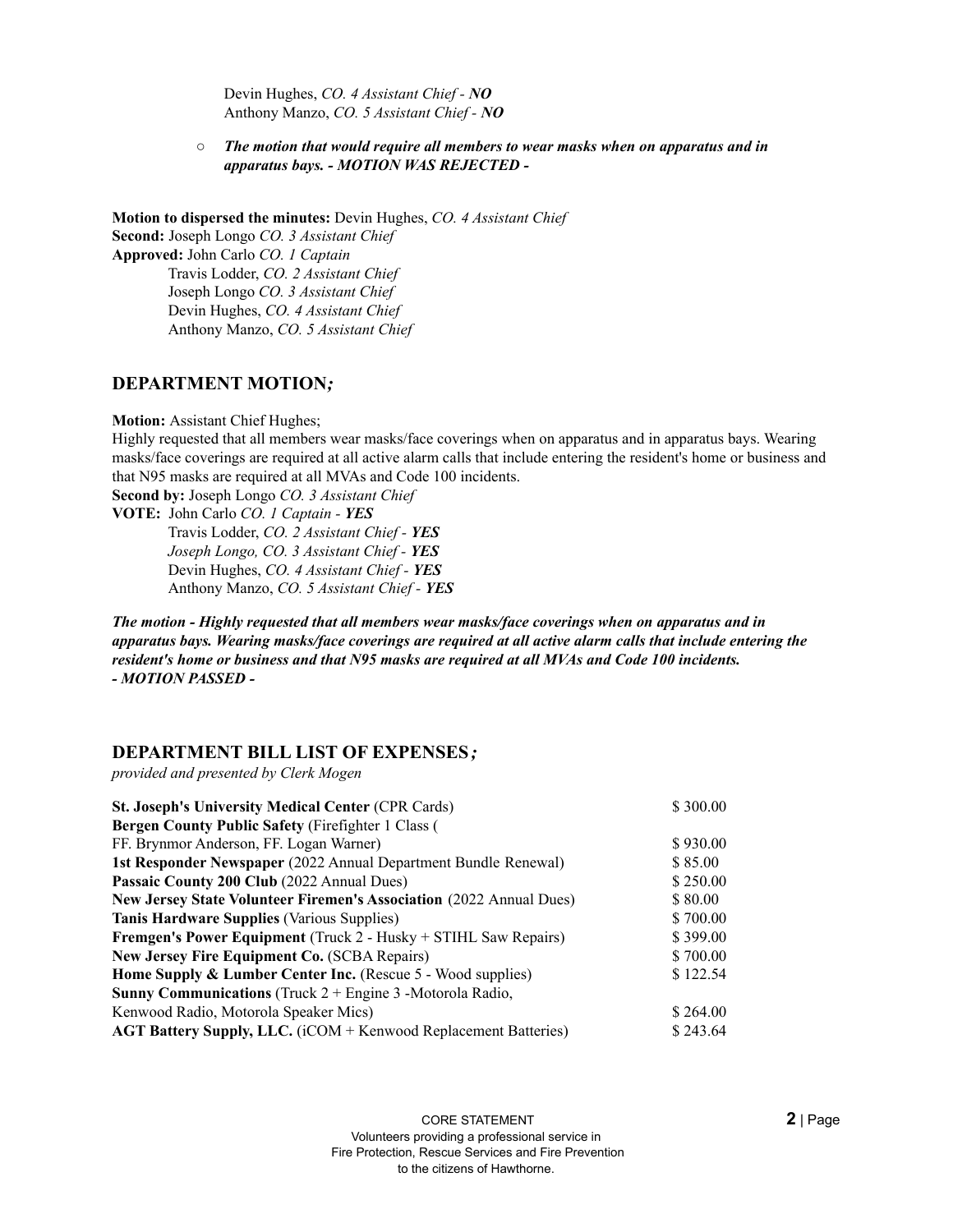**Strategic Safety Dynamics LLC.** (PPE - Turnout Jack + Pants (FF. Carley Tamburro)) \$ 2,332.20

**Total: \$6,406.38**

**Motion to pay the bills:** Devin Hughes, *CO. 4 Assistant Chief* **Second:** John Carlo *CO. 1 Captain* **Approved:** John Carlo *CO. 1 Captain* Travis Lodder, *CO. 2 Assistant Chief* Joseph Longo *CO. 3 Assistant Chief* Devin Hughes, *CO. 4 Assistant Chief* Anthony Manzo, *CO. 5 Assistant Chief*

## **COMMUNICATIONS TO THE BOARD;**

*Presented by Clerk Mogen*

- Received a letter for a Medical Leave of Absence form FF. John Niebo of Company 5. starting January 2, 2022. Approved by Company 5 and notification made to the Board of Fire Commissioners.
- Received a letter for a Personal Leave of Absence form FF. Rebecca Irvolino of Company 2, starting January 10, 2022. Approved by Company 2 and notification made to the Board of Fire Commissioners.

## **FIRE COMPANY REPORTS FOR THE MONTH:**

#### **Engine CO. #1;** *presented by Captain John Carlo:*

- For the month of January, 2022, Engine 1 responded to; 36 Box Alarms, 0 Still Alarms, 0 Radio Alarms, 4 Drill(s) for a total of 40 alarms.
- Engine 1 right turn signal has a short in the steering column. As this is an emergency repair, Fire Safety was called. Fire Safety came out and needed to order parts. Also, identified was the pump drain valve re-sized as well as the front drain. All of these repairs were placed into Codes pending approval.
- We will secure an estimate for the drain's yet the right turn signal to forewarn the public of turning is an emergency repair. We will submit separate estimates for the drains once received from the vendor and then secure approval for the repairs to be scheduled.
- Engine 1 requested 500 feet of 5 inch supply hose. This will be Engine 1 primary supply line. Once we secure the 5 inch we will reconfigure our hose bed to accommodate this addition.
- We requested accountability tags for one member.
- Engine 1 has one member that remains on leave of absence. All other members have returned and are active.
- Equipment:
	- E1 received two SCBA harnesses that were out of service.
	- Our pony length hose remains outstanding.

**With the above mentioned exceptions, all members and equipment are in good working order.**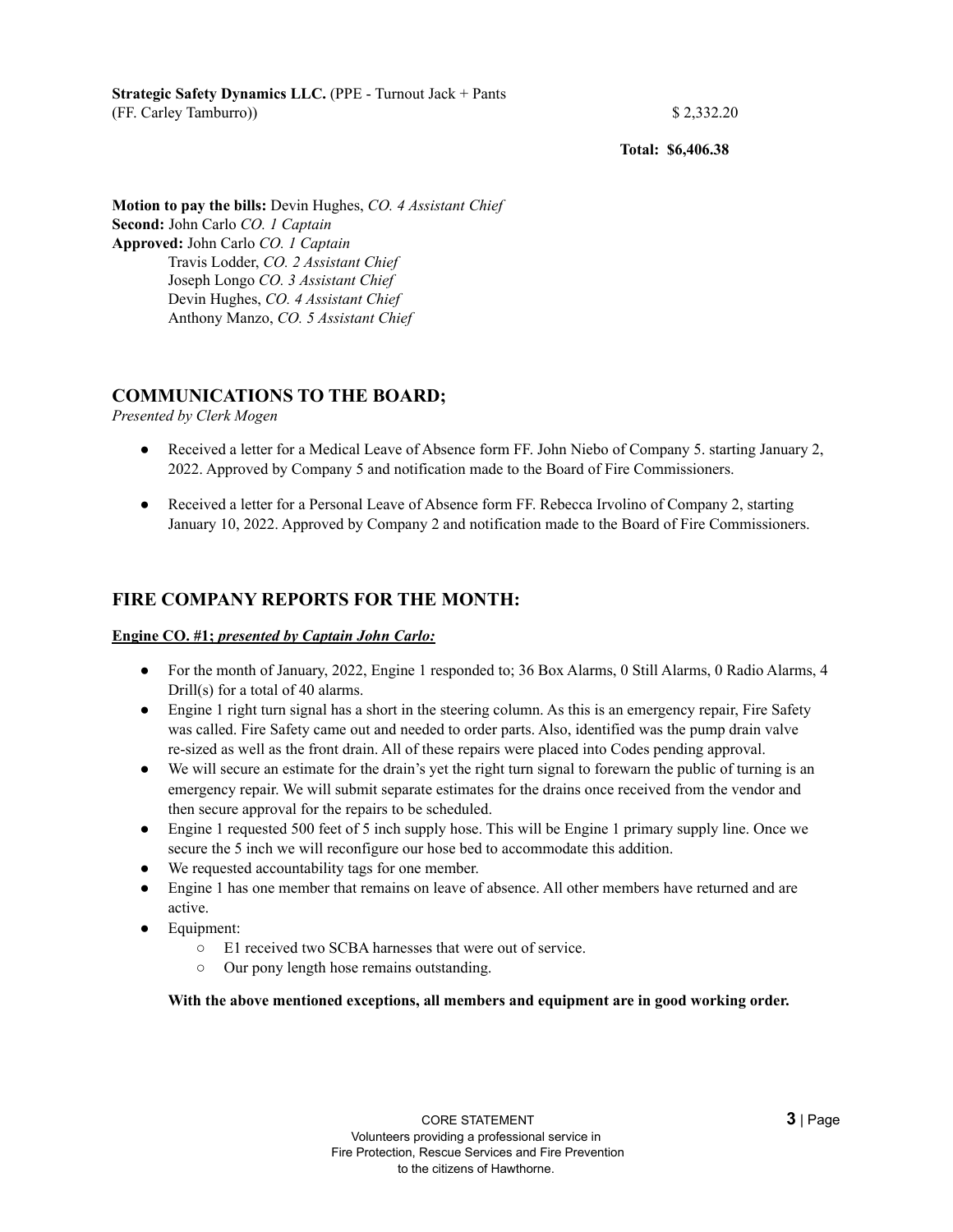#### **Tower CO. #2;** *presented by Assistant Chief Travis Lodder:*

- For the month of January 2022, Truck 2 responded to; 36 Box Alarms, 13 Still Alarm that included Mutual Aid for 5 Glen Rock Alarms, 2 Paterson Alarms, 1 Passaic Alarm and 1 Prospect Alarm, 0 Drill, 1 Training, 0 Radio Alarms, for a total of 50 alarms.
- A leave of absence request was received from FF. Hechinger and Morton.
- List of members who qualified for LOSAP was turned in.
- Truck 2 received and installed a new bullet chain for our cutters edge chainsaw.
- Truck 2 received a mutual aid radio for Passaic, however the battery is bad on it. County Coordinator Wanklin is going to work on getting us a new battery. A Passaic portable was also requested via codes.
- The intake and discharge gauges were replaced under warranty by Fire & Safety after not working properly.
- The wireless remote for the nozzle on the bucket was malfunctioning at the Washington Ave fire and Passaic. We contacted Fire & Safety who informed us our remote is no longer made and is out of date. They provided us with a software update for a temporary fix and are looking into getting us the new remote for it.
- Thank you to Engine 1 and Ex. AC Arturi for setting up the Gang Awareness class through th PC Sheriff's Dept.

#### **With the above mentioned exceptions, all members and equipment are in good working order.**

#### **Engine CO. #3;** *presented by Assistant Chief Joseph Longo:*

- For the month of January 2022, Engine 3 responded to 36 Box Alarms, 2 Still Alarm, 2 Mutual Aid, 0 Chief Calls, 0 Training, and held 0 Drill for a total of 40 Alarms.
- Firefighter Jim Bakker has returned to active duty. Welcome back Jim!
- Warranty work is coming to its last phase, adjustments to pipe work on the undercarriage will be scheduled once parts are in from being back ordered.
- Apparatus will have to be sent out for modification work.
- Equipment:
	- $\circ$  (2) Pike Poles (6', 8') Status of order
	- $\circ$  (2) length of 100' of 5" Cloth Hose (Red) is needed due to damage in a house fire.
- Co#3 would like to welcome John Harrison and Justin Speranza to the department and wish them both the best in their new endeavor at Co#3.

#### **With the above mentioned exceptions, all members and equipment are in good working order.**

#### **Engine CO. #4;** *presented by Assistant Chief Devin Hughes:*

- For the month of January 2022, Engine 4 responded to; 37 Box Alarms, 3 Still Alarms, 0 Standbys, 0 Radio Alarms, 1 Drill, for a total of 41 Alarms.
- No report this month

#### **With the above mentioned exceptions, all members and equipment are in good working order.**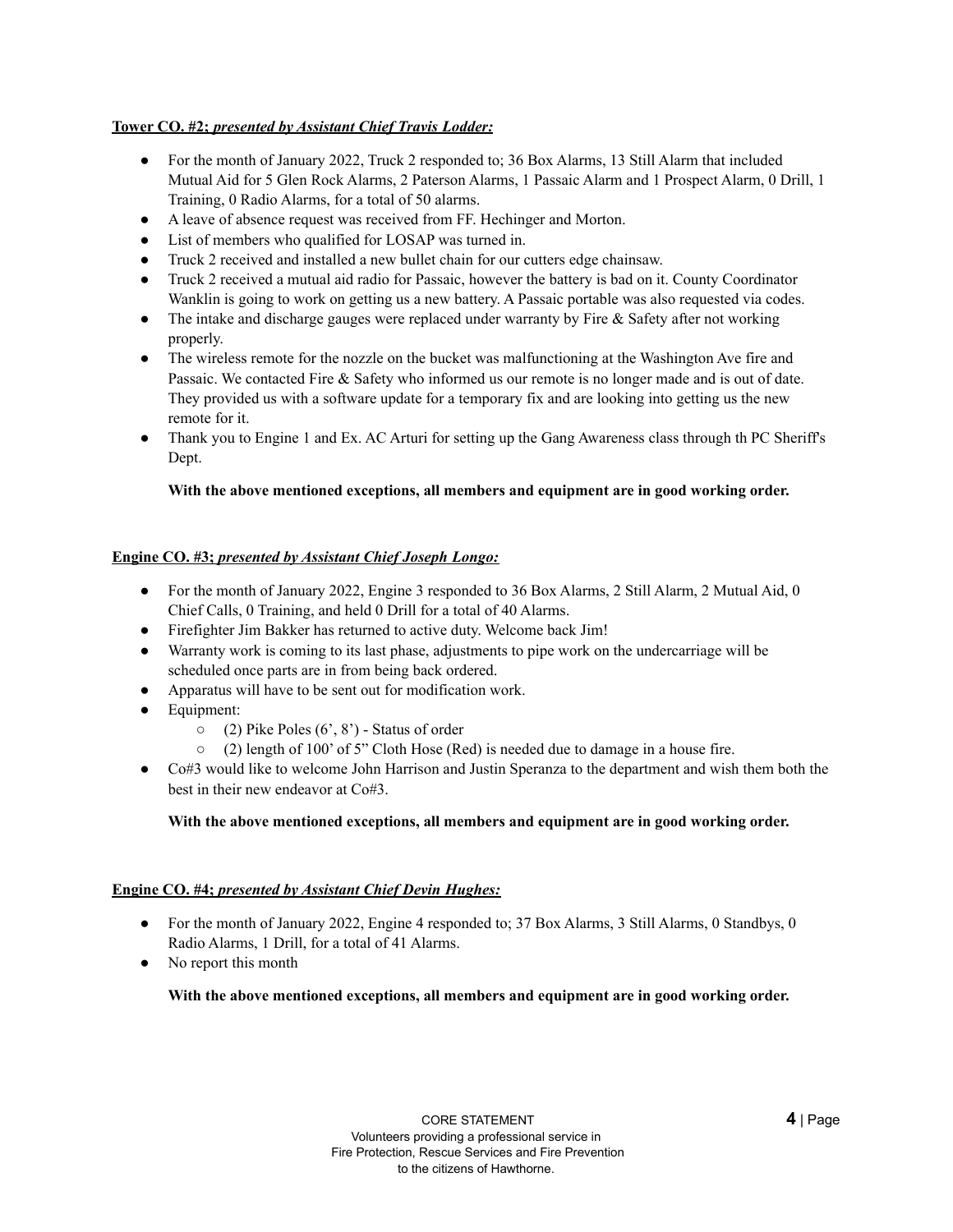#### **Rescue CO. #5;** *presented by Assistant Chief Anthony Manzo:*

- For the month of January 2022, Rescue 5 responded to; 39 Box Alarms, 3 Still Alarms, 0 Mutual Aid, 0 Stand-by, 3 Training /Drills, 0 Special Detail for a total of 45 Alarms.
	- Vehicles and Equipment;
		- Rescue
			- Campbell Supply Company Contacted today  $2/1/2022$  and a message was left about the status of the onboard generator for the Rescue. This is the 2nd time they were contacted with no response.
			- Received 3 new Aqua Lung dry suits
			- Received new Milwaukee Dremel tool
		- Unit 58
			- Awaiting bed cap and emergency lights, sirens and lettering
			- License plates and new registration on the vehicle
		- Unit 57
			- Awaiting solutions for the onboard generator
		- Boat
			- Good Working Order
		- Personal
			- Medical leave for FF. John Niebo Until 4/1/2022 backdated from 1/1/2022
			- Logan Warner and Bryn Anderson are attending Bergen County Fire Academy
			- Mark Fiedler and Mike Brackett are attending Bergen County Rescue School

#### **With the above mentioned exceptions, all members and equipment are in good working order.**

#### **FIRE PREVENTION REPORT;**

*reported by Fire Chief Joseph Speranza*

- Building Construction Awareness full solar roof is planned for a residential home blueprint plans and Pre-Plans have been entered into CODES.
- Electric Vehicle Fires Information has been provided to Asst. Chiefs
- 2022 Mutual Aid Plan Information has been provided to Asst. Chiefs
- Member Training Notification + Website was sent out to all Asst. Chief for members to complete
- Ice Issues  $+$  Awareness Training will be available to members on  $2/6/2022$

## **CHIEF'S REPORT AND CURRENT EVENTS SUMMARY;**

*by Fire Chief Joseph Speranza*

We are currently working with the Division of Fire Safety and getting members registered for their certifications, so far, the process has just begun. This may be especially difficult and frustrating for some of our elder members and returning officers but we will do our best in streamlining the work.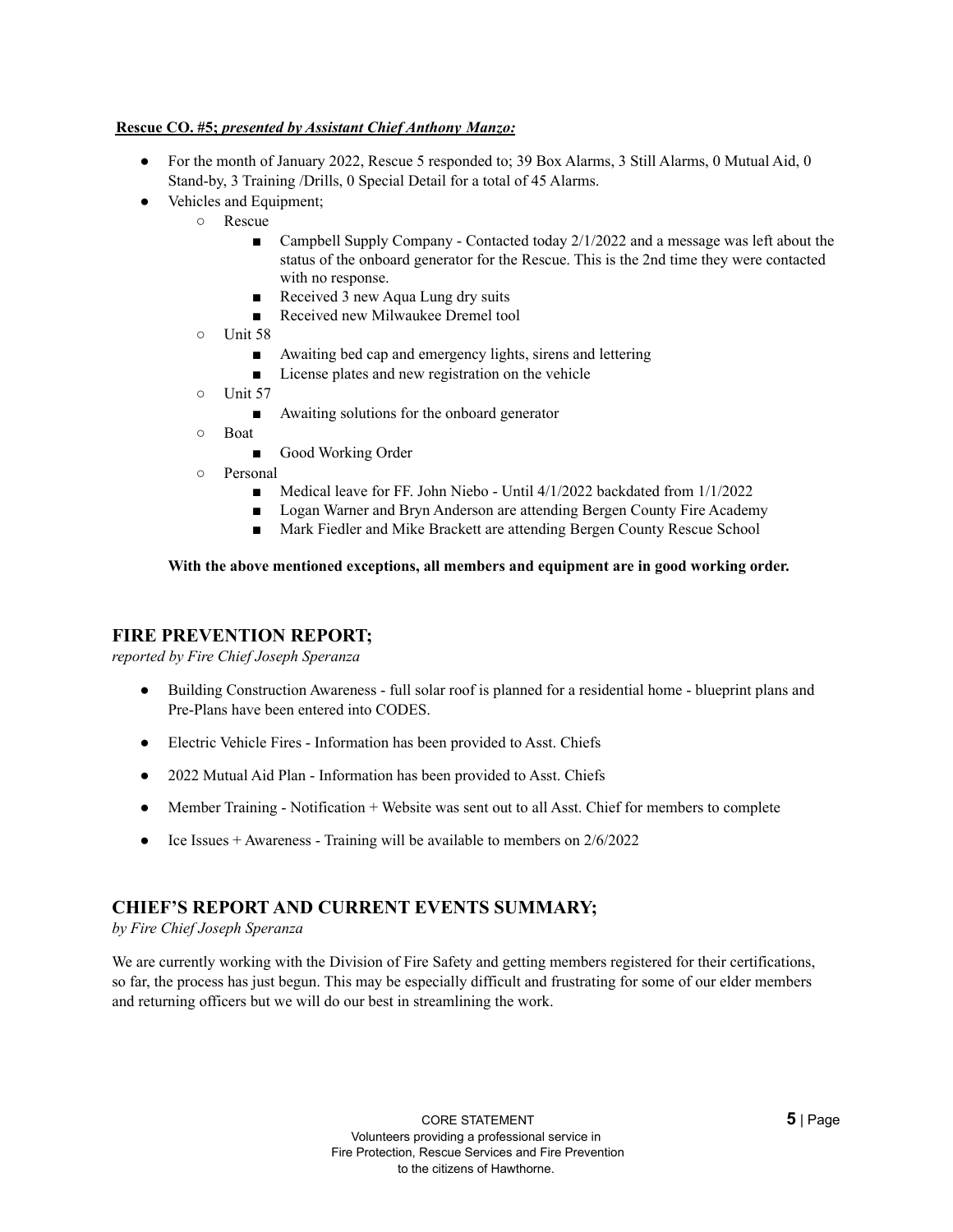The co-grant with Glen Rock FD has been submitted successfully with FEMA so now we wait and hope to be selected to receive the FEMA fire act grant for SCBA.

I wish to thank Truck 2, Engine 3 on behalf of the Passaic FD for response to Passaic at their multi alarm fire recently. We also wish to thank our members for a great job at the Llewellyn Ave. fire.

With gas leak response, please be cautious and diligent with these incidents as the gas leak on Utter and Cornell last week was quite substantial and dangerous. It's better to be cautious and check further than return to a potential disaster.

Our communications concerns are moving forward and we are attempting to streamline our portable radios to insure the fireground safety of our members.

We have issued our concerns with the Goffle Rd. at Nelson Project and are asking the complex to be a NFPA 13 sprinkler requirement, we have also requested larger turning footprints. (Awaiting further from the planning board).

The department will schedule a walk through asap at the Heges complex on Wagaraw Rd and will be readdressing the lock box ordinance with council in the near future.

Respectfully, Chief J. Speranza

## **COMMITTEE REPORTS:**

- · **Communications Division:**
	- No Submission
- · **Cadets:**
	- No Submission
- · **Ladies Auxiliary:**
	- Fish Fry Dinner is planned for April 15, 2022
- · **Citizen Fire:**
	- No Submission
- · **Training Center:**
	- Communicated cold weather rules for using the Training Center to all Company Officers
- · **Exempt/Relief:**

·

- *Ex-Borough Chief Victor Tamburro*
	- Thank you for providing the department LOSAP information.
- · **Passaic County Sheriff's Department:**
	- *Ex-Assistant Chief John Arturi -* OEM
		- No Submission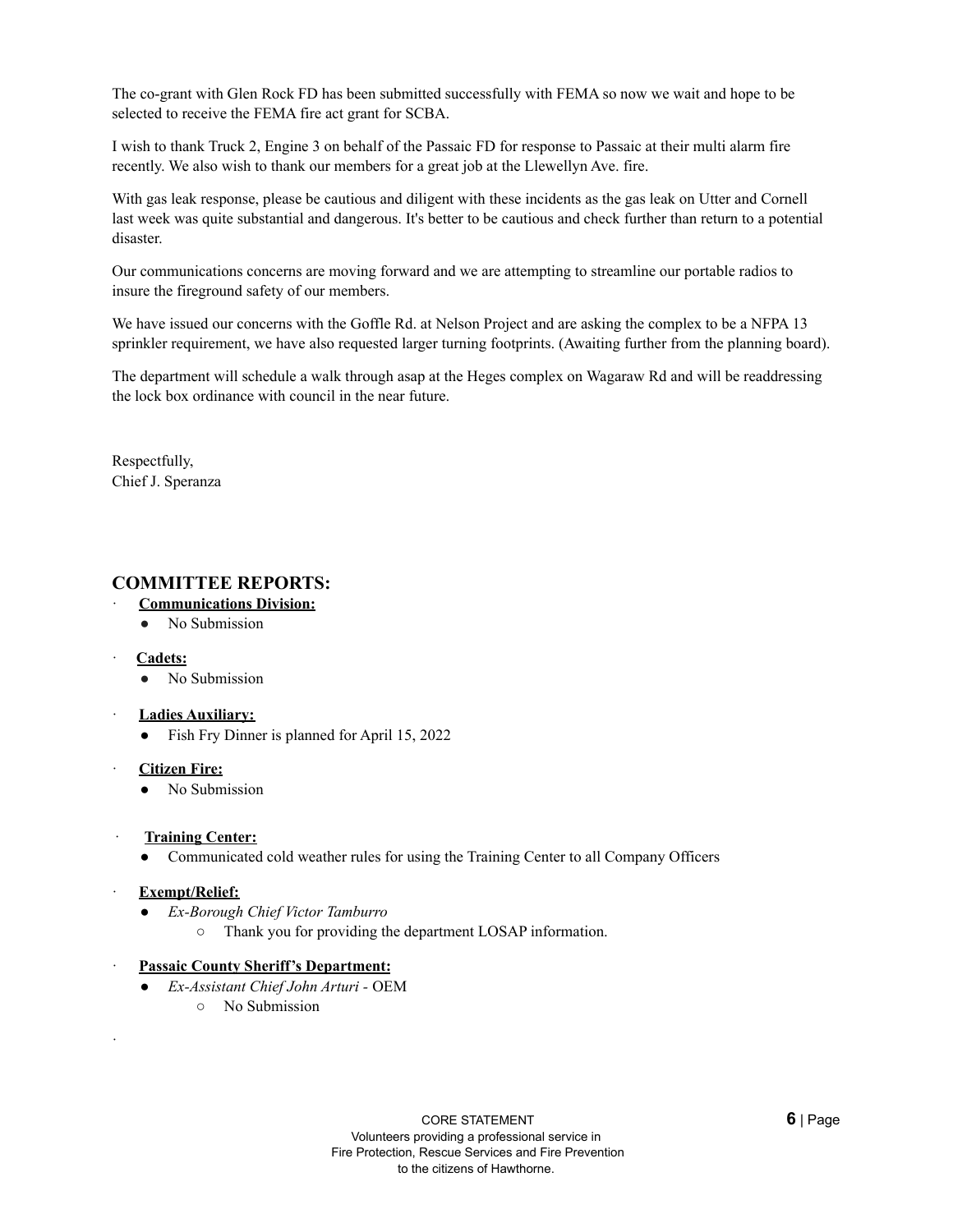#### **Radio Communications**

- *Ex-Assistant Chief Mike Nelson*
	- No Submission

#### ·**CODES**

- *Captain John Carlo*
	- No Submission

#### ·**Awards Committee**

● No Submission

## **OLD BUSINESS:**

- Engine Company 1:
	- No old business to report.
- Tower Company 2:
	- 2 Streamlights went missing at the recent fires. Replacements will be added to CODES.
- Engine Company 3:
	- No old business to report.
- Engine Company 4:
	- No old business to report.
- Rescue Company 5:
	- Vendor options for the generator for Unit 57. Further conversation with Chief Speranza about vendors will be set up.

#### **NEW BUSINESS:**

- Engine Company 1:
	- No new business to report.
- Tower Company 2:
	- Old Chief's Truck has stalled several times looking into a vendor to provide a quote.
- Engine Company 3:
	- No new business to report.
- Engine Company 4:
	- No new business to report.
- Rescue Company 5:
	- $\circ$  Ice Rescue Training January 6, 2022 @ 9:00am 12noon
- Chief Speranza
	- Chief Speranza swore in FF. John Harrison, he will be stationed at Company 3. The Hawthorne Fire Department and The Board of Fire Commissioners would like to thank FF. John Harrison for his future service to the Borough of Hawthorne.
	- Chief Speranza swore in FF. Justin Speranza, he will be stationed at Company 3. The Hawthorne Fire Department and The Board of Fire Commissioners would like to thank FF. Justin Speranza for his future service to the Borough of Hawthorne.
	- Chief Speranza swore in FF. Mike Brackett, he will be stationed at Rescue 5. The Hawthorne Fire Department and The Board of Fire Commissioners would like to thank FF. Mike Brackett for his future service to the Borough of Hawthorne.